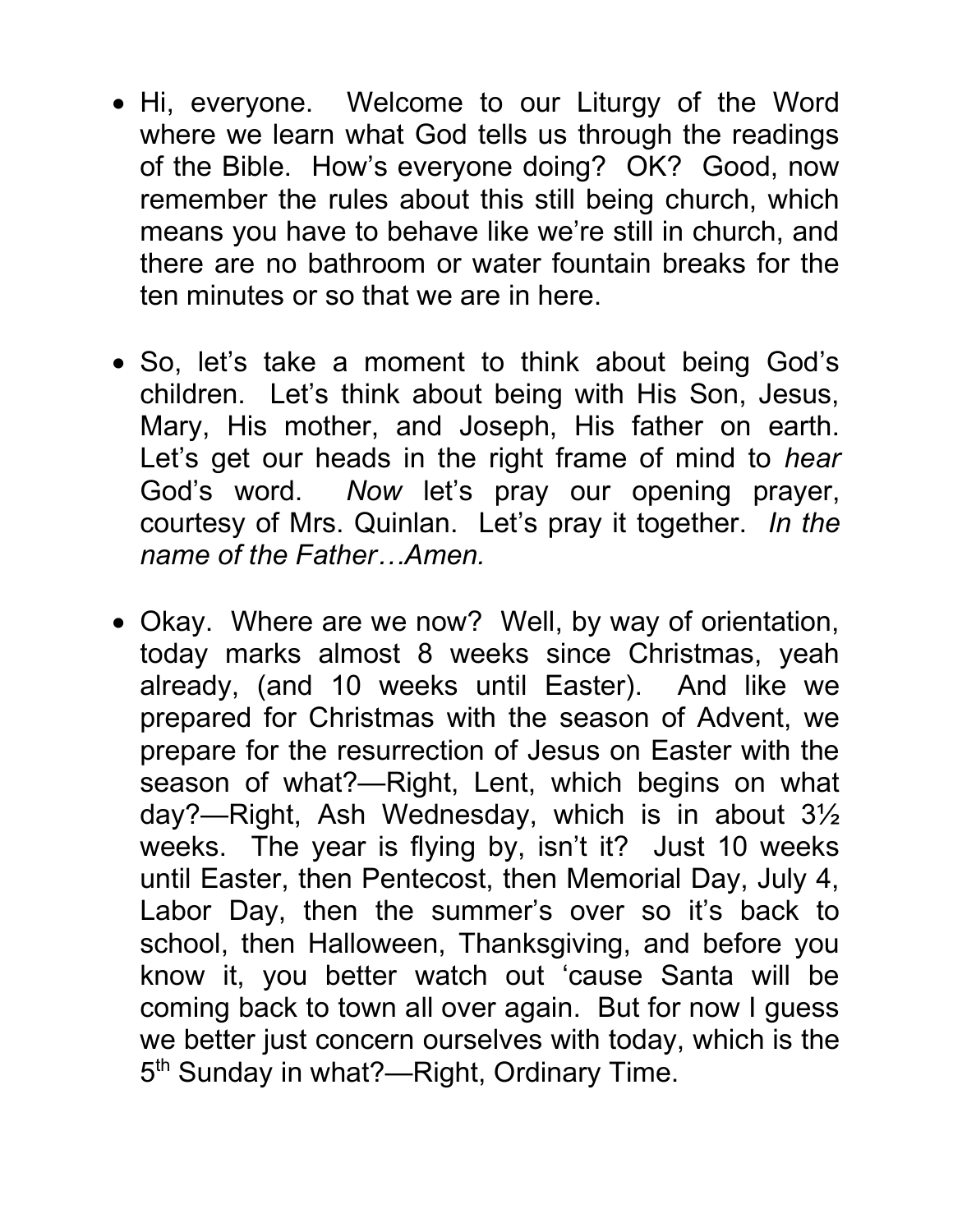- As you already know because you're so smart, Ordinary Time is what the Church calls all Sundays which don't fall during the preparation or celebration of Christmas, Easter, Advent, Lent, or any other of the special feast days of the Church year. During the Ordinary Time Sundays we read in the Bible about the different experiences Jesus had during His all too brief time on earth and the different lessons He wants us to learn from His interactions with the people of the time.
- Some of you may or may not know that I'm an eye doctor, which means that I take care of vision. Vision, of course, is the act of seeing, which is what the eye does. When you see, your eye is providing you with vision. But does anyone here know what  $a$  vision is?—Right. Those are all good answers. Let's summarize them. A vision is the experience of seeing someone or something in a dream or in a way that God can send us a message. There are many visions in the Bible, beginning with some in the Old Testament…by the way, what's the Old Testament?—Right, the part of the Bible which takes place before Jesus was born…and there are some visions in the New Testament…which takes place when?—Right, after Jesus was born…and there are some visions in the Book of Revelation, which is the topic of a whole 'nother discussion.
- Well anyway, talking about visions brings us to the first reading today, from good ole reliable Isaiah, who was a what?—Right. A prophet, which means I'm going to ask you what question?—Right, what's a prophet? Just about every week we ask you this question. So what is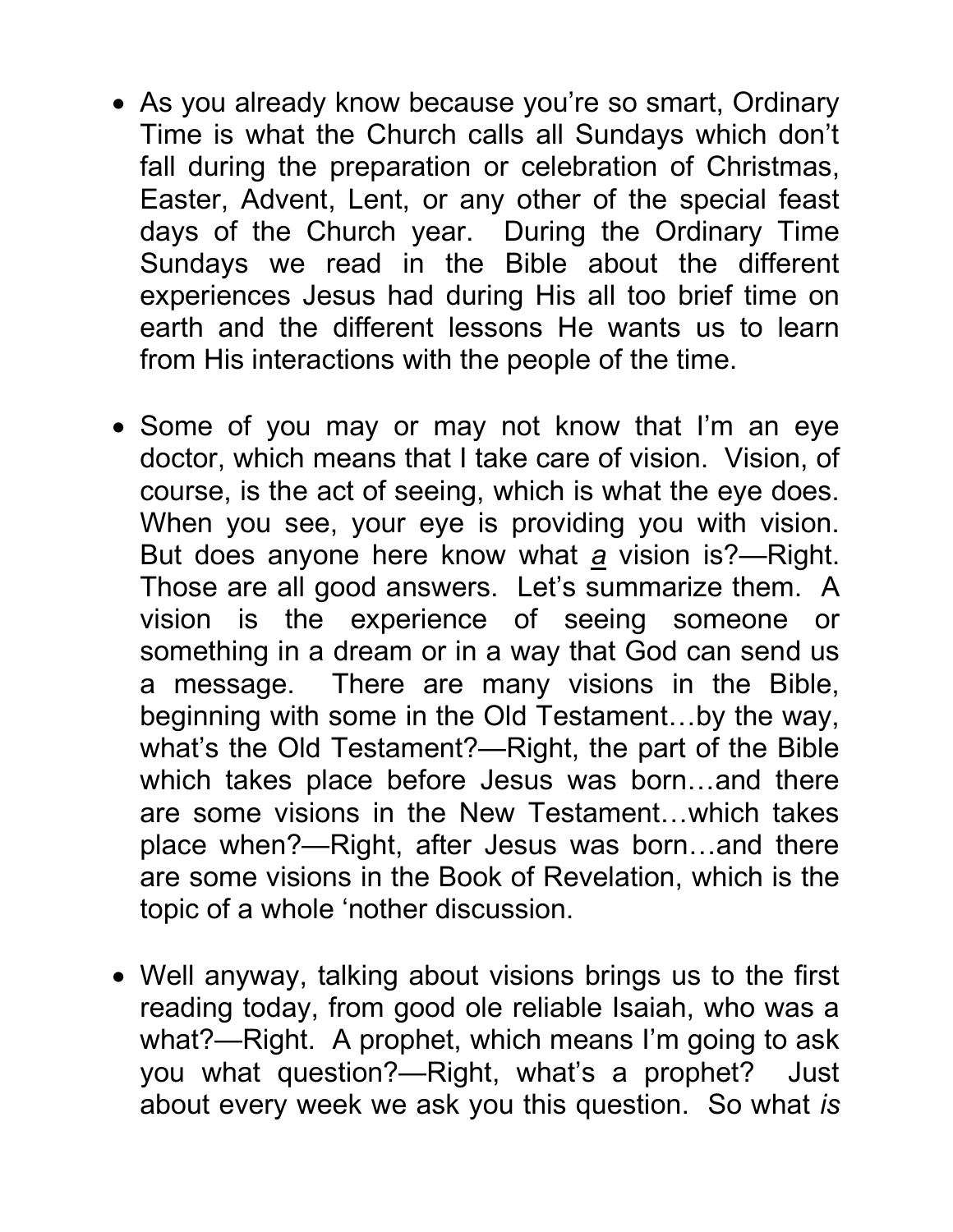a prophet?—Right. Isaiah was given the gift of hearing God's word and then spoke God's words to the people of Israel, and of course, to us when we read his book in the Old Testament. Today we're going to do something a little different during Isaiah's reading. I want you to listen with your eyes closed. Isaiah is going to describe a vision that he had. While I'm reading, just imagine you have the same vision that Isaiah had. Try to see what Isaiah saw. OK, so everyone close your eyes.

• A reading from the book of the prophet Isaiah (Isaiah 6:1-2, 3-8).

In the year that King Uzziah died, I had a vision of the Lord. He was on His throne high above, and His robe filled the temple. Seraphim, flaming creatures with six wings, two for flying, two which covered their faces, and two which covered their feet, were flying over Him and cried out to each other over and over again, "Holy, holy, holy Lord, God of hosts! Heaven and earth are filled with Your glory." Their voices made the door of the temple shake. I could smell the smoke that filled the temple. Then I cried out, "I am doomed! Everything I say is sinful, and everyone around me is sinful, too. Yet I have seen the King, the Lord All-Powerful." One of the flaming creatures flew over to me with a burning coal that he had taken from the altar with a pair of metal tongs. The seraph touched my lips with the hot coal and said, "This has touched your lips. Your sins are forgiven, and you are no longer guilty." After this I heard the Lord ask, "Is there anyone I can send? Will someone go for us?" I replied, "Here I am! Send me."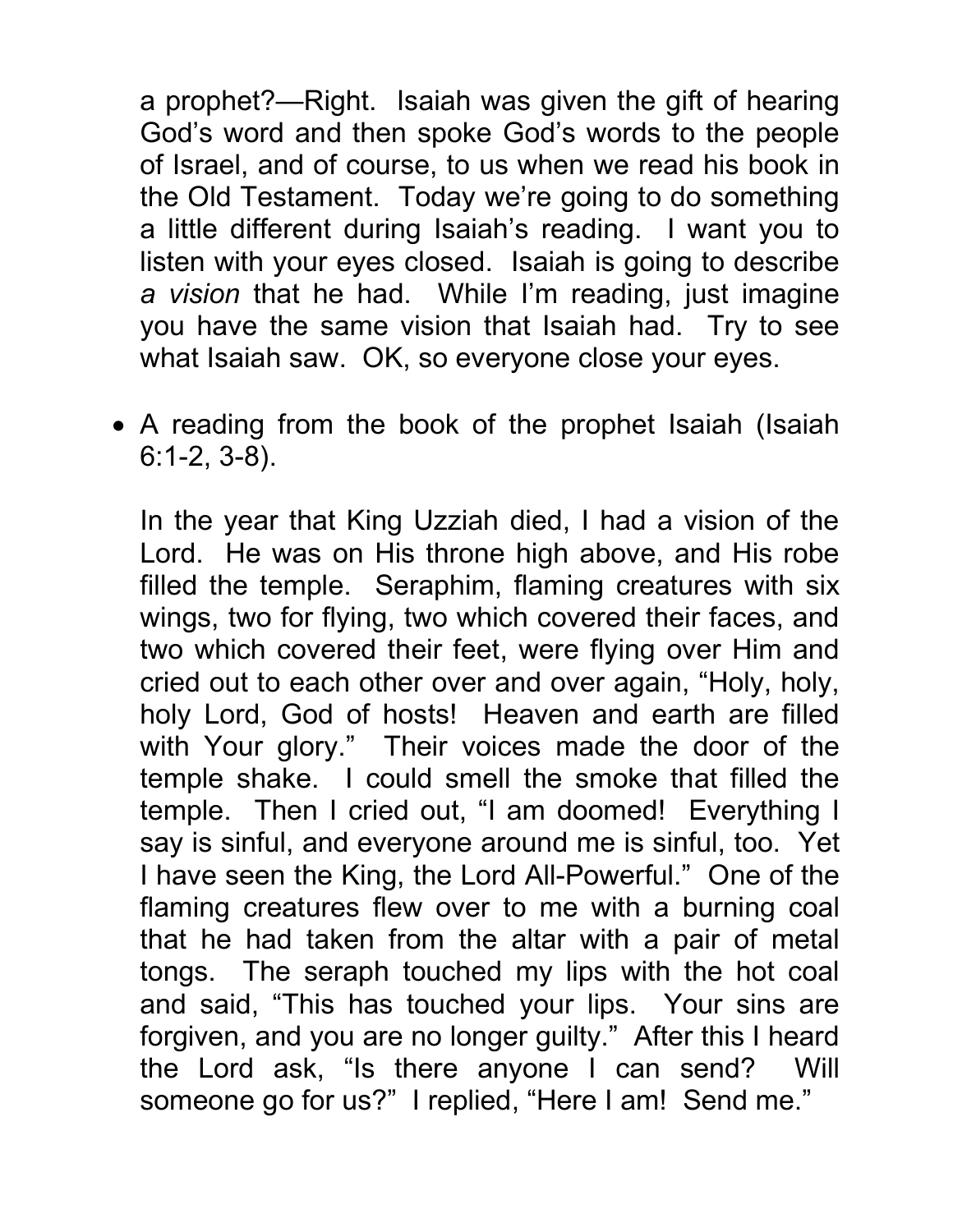The Word of the Lord. THANKS BE TO GOD.

- Alright, you can open your eyes now. So let's talk about what you saw in your visions while your eyes were closed. Did you see Seraphim? I'm sure just about none of you know anything about Seraphim, so let me tell you about seraphim, which is the plural form of the singular Seraph. This chapter in the book of Isaiah is the only place in the Old Testament where Seraphim are mentioned. They are said to be the highest class of angels, the keepers of God's throne. They also are mentioned in the Book of Revelation at the end of the New Testament. They are flaming creatures, because they burn with the fire of love for God. Isaiah tells us they have how many wings?—Right, six wings, two for flying, two to cover their faces, and two to cover what?—Right, their feet. Here is a picture of what Seraphim might look like. Is that anything like what you imagined with your eyes closed? They fly around God and continually chant "Holy, holy, holy Lord, God of hosts! Heaven and earth are filled with your glory." Now where have you heard those words before?— Right. During the Mass right before the Eucharistic prayer. Listen for it today when we go back into the main church.
- So Isaiah sees God on His throne with the chanting Seraphim flying all around Him, and what does Isaiah do next?—Right. He cries out that he and everyone around him are sinners. And what does one of the Seraphim do?—Right. He forgives Isaiah's sins by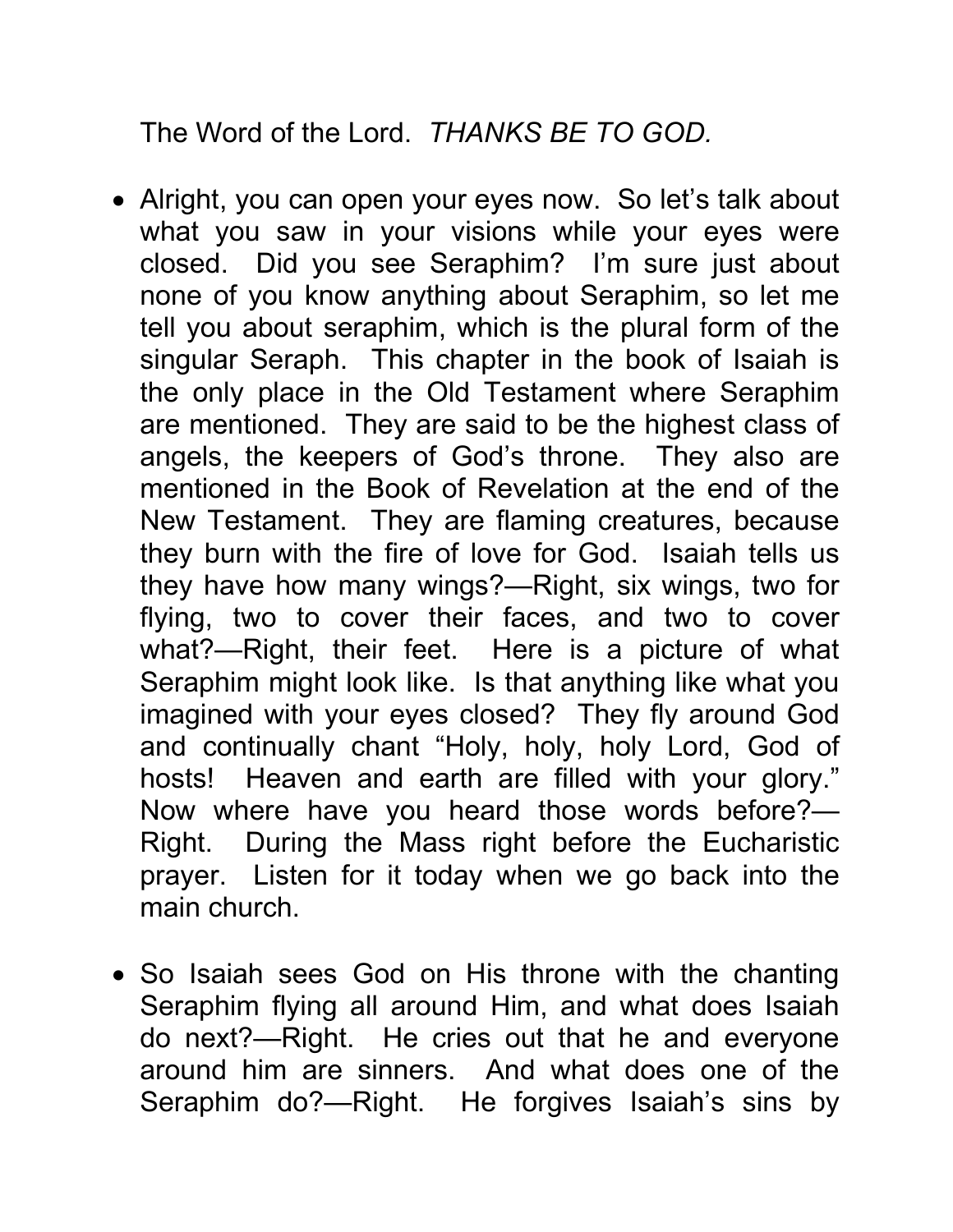touching his lips with a burning coal from the temple altar. Then God asks if there is someone He can send to bring the people His message, and what does Isaiah say?—Right, all excited, "I'll go. I'll go. Send me!"

- Now let's turn our attention to our Psalm for today, Psalm #138. Let's recite the psalm…
- Responsorial Psalm (Psalm 138:1-2, 4-5).

In the sight of the angels, I will sing Your praises, Lord. Everyone: IN THE SIGHT OF THE ANGELS, I WILL SING YOUR PRAISES, LORD.

With all my heart and in the presence of angels I sing Your praises. I worship at Your temple. IN THE SIGHT OF THE ANGELS, I WILL SING YOUR PRAISES, LORD.

All kings on this earth have heard Your promises, Lord, and they will praise You. You are so famous that they will sing about the things You have done. IN THE SIGHT OF THE ANGELS, I WILL SING YOUR PRAISES, LORD.

• Before God and all of His angels and everyone in church later on in today's Mass, when we say, "Holy, holy, holy Lord, God of hosts! Heaven and earth are filled with your glory," are we not singing the Lord's praises?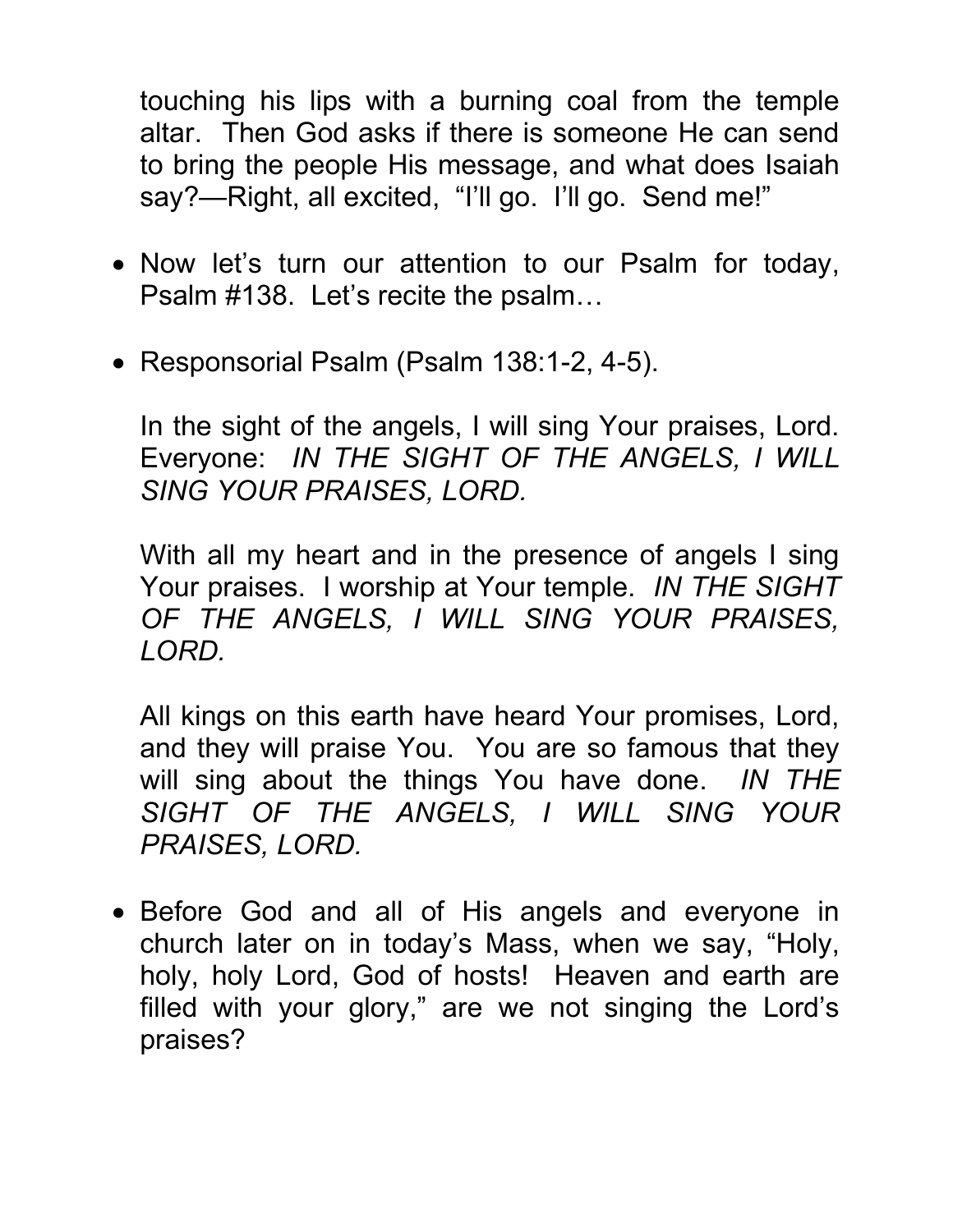- Okay, now we have the second reading from St. Paul to a group of people from the city of Corinth, which was and still is a city in Greece. Let's listen to
- A reading from the first letter of Paul to the Corinthians (1 Corinthians 15:3-8, 11):

Sisters and brothers: I told you the most important part of the message, and you believed it. That part is: Christ died for our sins, as the Scriptures say. He was buried, and on the third day He was raised to life, as the Scriptures say. Christ appeared to Peter, then to the twelve. After this, He appeared to more than five hundred other followers. Most of them are still alive, but some have died. He also appeared to James, and then to all of the apostles. Finally, he appeared to me [in a vision], as the least of the apostles, [why the least?] because I persecuted His church. But it doesn't matter who I am. All of you believed the message, just the same.

The Word of the Lord. THANKS BE TO GOD.

• So St. Paul gives us a summary of the last weeks Jesus walked the earth. As we all know, Christ died on the cross for our sins, and on the third day He rose from the dead. Then He appeared to how many people?—Right, more than 500. Then, after He ascended into heaven, He appeared to Paul in a vision. And even though Paul was a persecutor of Christians, Jesus appeared to him in a vision to send him to bring God's message to the people. Do you see the similarity to Isaiah's vision?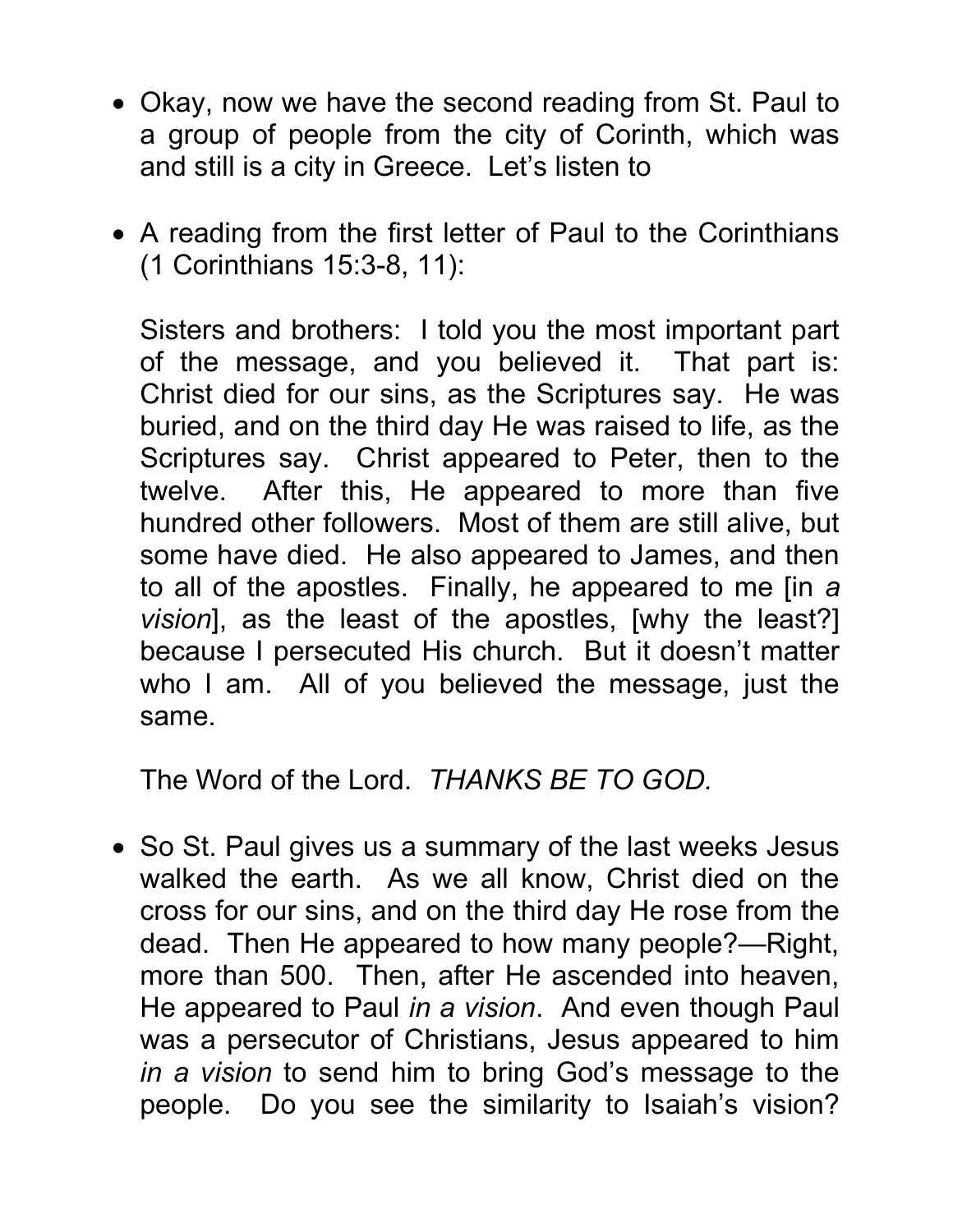Jesus said, "Paul, why do you persecute Me? Instead, go out and tell the world about Me." And what did Paul do? He listened. And God asked "Who can we send?" And what did Isaiah say? "Send me!" He listened.

- Now let's turn our attention to the gospel. In the gospel, Luke tells us a famous story. Let's listen to his words.
- Almighty God, cleanse my heart and my lips that I may worthily proclaim Your holy gospel.
- And now, we have the alleluia verse before the gospel. Let's all stand.
- Alleluia, Alleluia. Alleluia, Alleluia.
- Come follow me, says the Lord, and I will make you fishers of people.
- Alleluia, Alleluia.
- Now as I announce the reading of the gospel, I will trace the sign of the cross on my forehead, lips, and heart. And as you respond "Glory to you, O Lord," you should make the same tracing of the cross on your forehead, lips, and heart.
- A reading from the holy gospel according to Luke (Luke 5:1-11).

GLORY TO YOU, O LORD.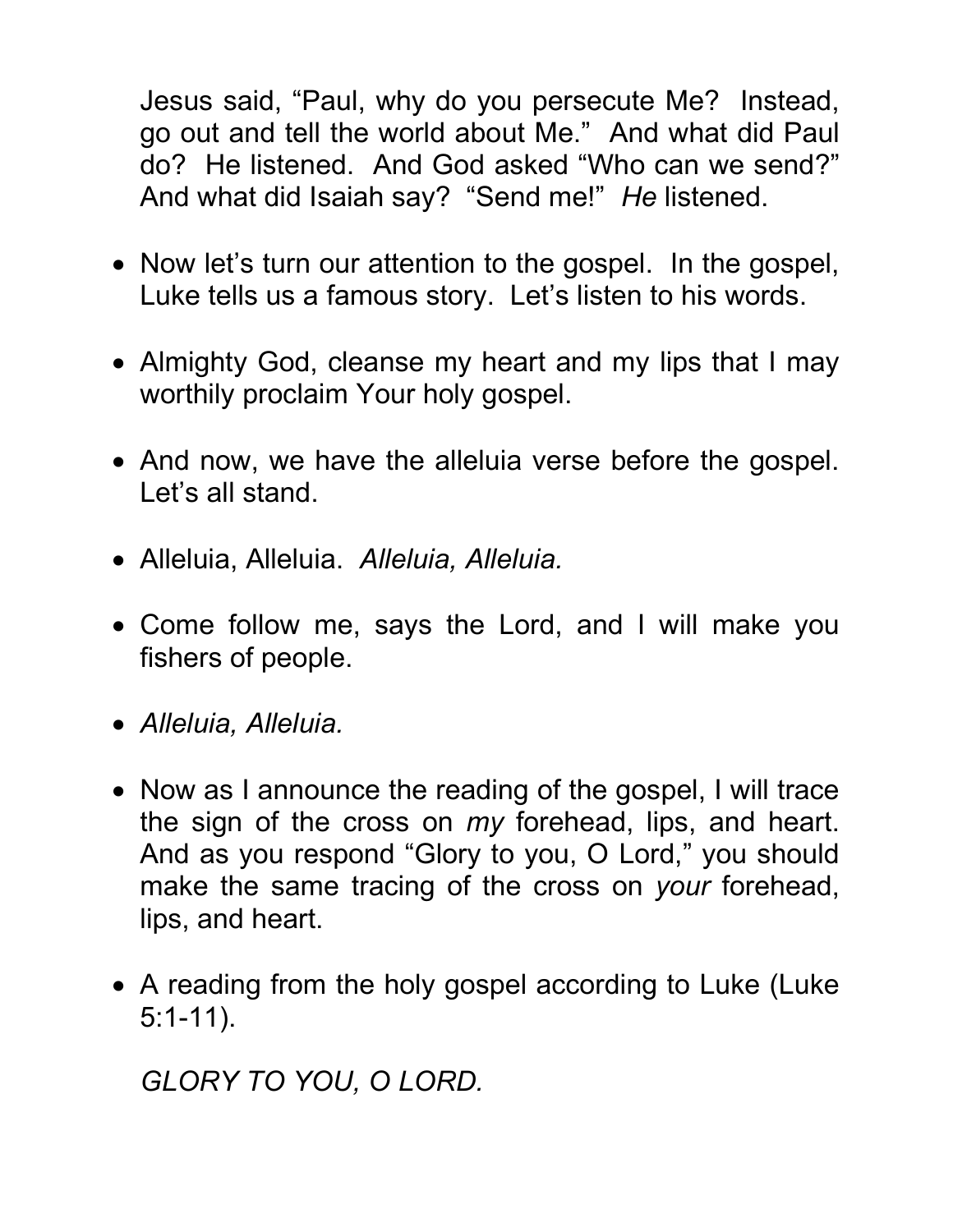Jesus was standing on the shore of Lake Gennesaret, teaching the people as they crowded around Him to hear God's message. Near the shore He saw two boats left there by some fishermen who had gone to wash their nets. Jesus got into the boat that belonged to Simon and asked him and one of his partners to row it out a little way from the shore. Then Jesus sat down in the boat to teach the crowd. When Jesus had finished speaking, He told Simon, "Row the boat out into deeper water and let your nets down to catch some fish." "Master," Simon answered, "we have worked hard all night long and have not caught a thing. But if You tell me to, I will let down the nets." They did it and caught so many fish that their nets began ripping apart. Then they signaled for the partners in the other boat to come and help them. The men came, and together they filled the two boats so full almost to the point of sinking. When Simon saw this happen, he knelt down in front of Jesus and said, "Lord, don't come near me. I am a sinner." He and his partners, James and John, the sons of Zebedee, were all completely surprised at all the fish they had caught. Jesus told Simon, "Don't be afraid! From now on I will make you fishers of people instead of fish." The men pulled their boats up on the shore. Then they left everything and followed Jesus.

The gospel of the Lord.

- PRAISE BE TO YOU, LORD JESUS CHRIST.
- So as you may remember from the past few weeks of gospels, this Jesus fellow's reputation has been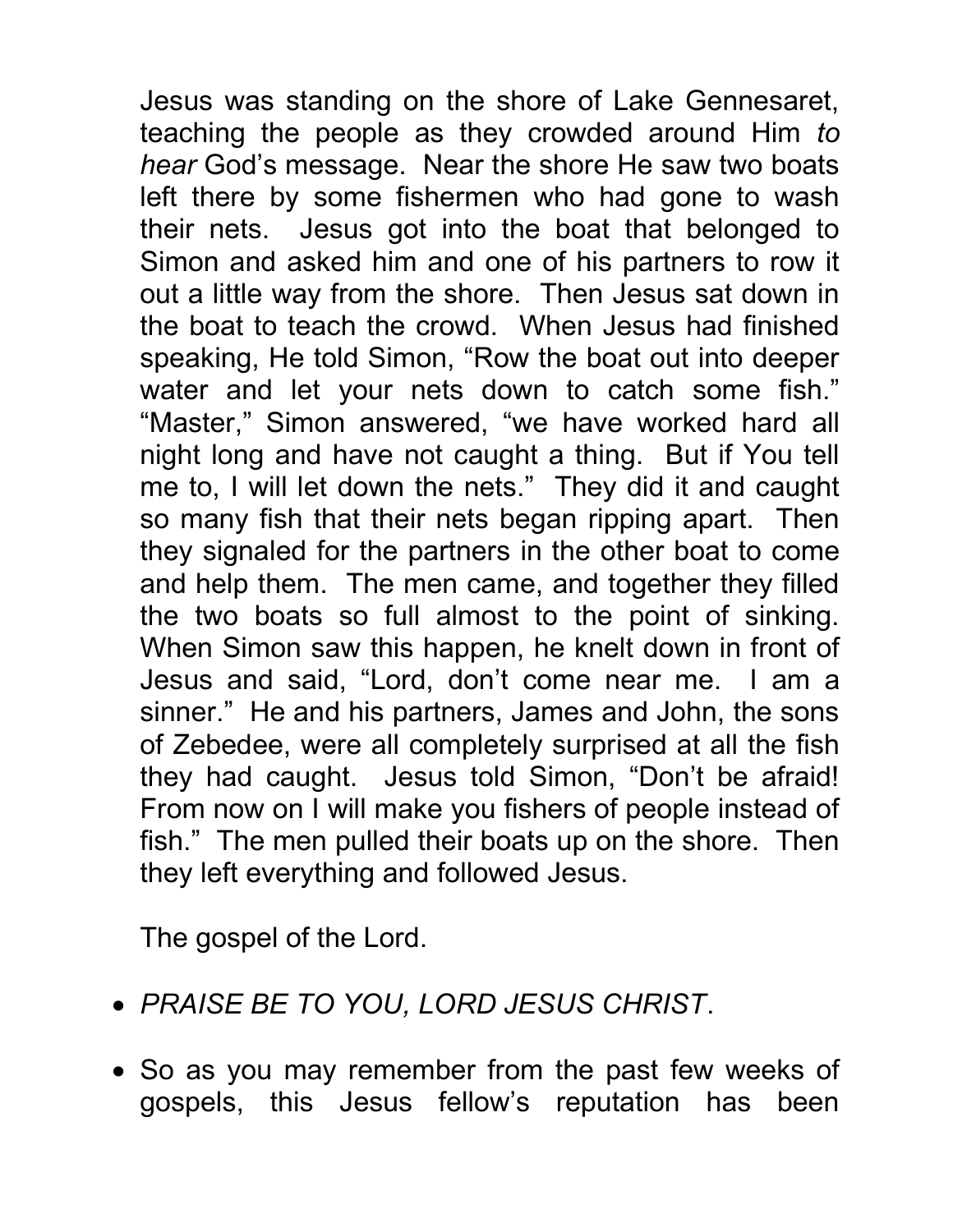spreading rapidly, with the voice of God from the sky after He was baptized, then he changed water into wine at the wedding of Cana. So He is drawing crowds wherever He goes. Now remember, there were no microphones, so people had to crowd around Him to hear whatever He said. You know they couldn't read about Him on the internet. So in order to better preach to the crowd, what does Jesus do?—Right. He gets into Simon's boat and has him row out a bit onto Lake Gennesaret, also known by the more common name of the Sea of Galilee, so He can better talk to the people. After talking, He has Simon do what?—Right, throw his nets into the water. And even though he & his partners had been trying to fish without much success all day and night, what happened?—Right. They caught a whole bunch of fish, which prompted Simon to kneel down and say, "Go away because I am a" what?— Right. A sinner. And so was Paul. And so was Isaiah. And so are we. But God said I want to send you, Isaiah. Stop persecuting my people, Paul. Come, Simon, and I will make you fishers of people. Each time, God said to them, "it doesn't matter what you are doing. I'm calling you." And what did Isaiah, Paul, and Simon Peter do?—Right, they listened. So do you hear God when He is calling you to be good and to do His will? When God calls us, we need to listen!

- And that, boys and girls, is the powerful lesson in today's readings. When God calls us, we need to listen.
- It's time to tell God and each other what we believe, what we truly believe, what makes us Catholics. Let's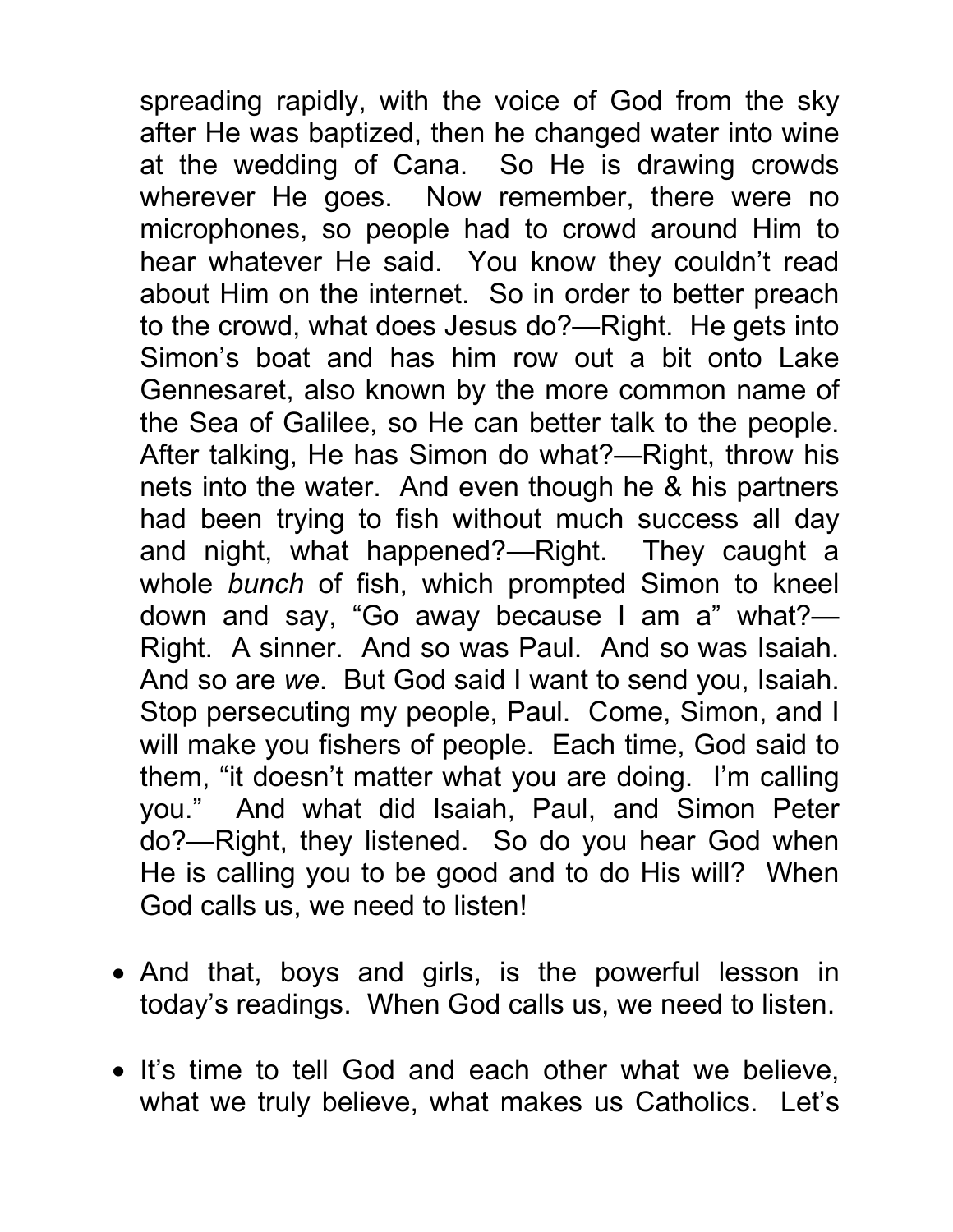## stand and say the Apostles' Creed like we really mean it.

I believe in God, the Father almighty, creator of heaven and earth.  $\P$ I believe in Jesus Christ, His only Son, our Lord, who was conceived by the Holy Spirit, born of the Virgin Mary, suffered under Pontius Pilate, was crucified, died, and was buried; he descended into hell. On the third day he rose again from the dead; he ascended into heaven, he is seated at the right hand of the Father, from there he will come to judge the living and the dead. ¶ I believe in the Holy Spirit, the holy catholic Church, the communion of saints, the forgiveness of sins, the resurrection of the body, and the life everlasting. Amen.

- We always want to be guided by God's word. Let us pray that God will help us hear that word and respond to it generously. Please respond each time with "Lord, hear our prayer."
- That now that we have celebrated the birth of Christ & know that He is with us, please help us to listen to Him, we pray to the Lord.
- That the word of God will always be in our minds, in our hearts, and on our lips so that we will know God's love and what He wants us to do, love God above all things and love each other, and speak to others of God, we pray to the Lord.
- That Pope Francis will be guided by the Holy Spirit to continue St. Peter's work, guiding us to God, we pray to the Lord.
- That all men and women in the military fighting to protect our freedom will return home safely, we pray to the Lord.